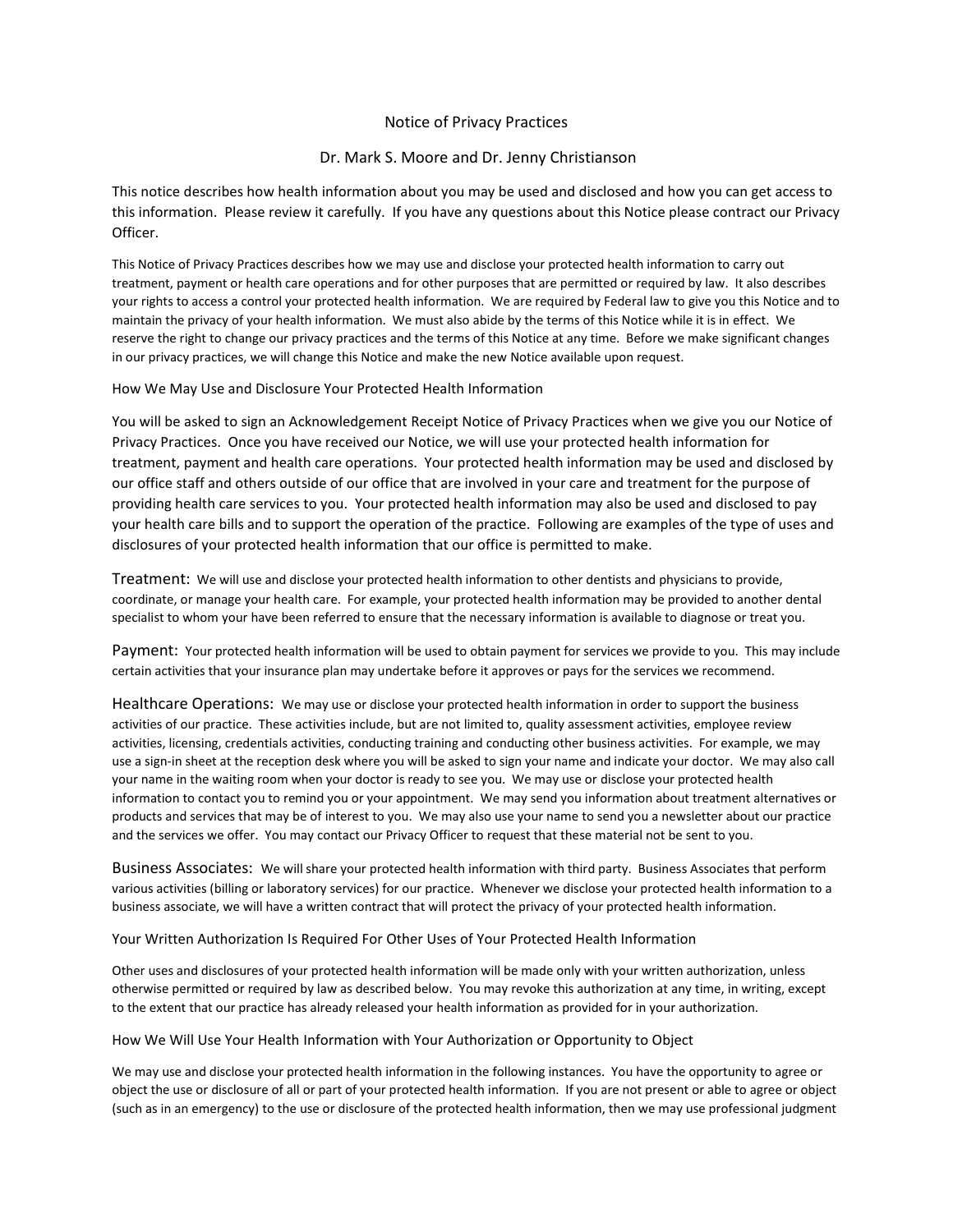and common practice determine whether the disclosure is in your best interest. In this case, only the protected health information that is needed to provide your health care will be disclosed.

Family Members and Friends: Unless you object, we may disclose to your family member, a relative, a close friend or any other person you select, your protected health information to the extent necessary to help with your healthcare or with payment for your healthcare. We will also use our professional judgment and common practice to make reasonable decisions in your best interest in allowing a person to pick up dental supplies, x-rays, prescriptions or other similar forms of health information.

#### Other Disclosures That May Be Made without Your consent

Required By Law: We may use or disclose your protected health information when we are required to do so by law

Emergencies: We may use or disclose your protected health information in an emergency treatment situation. If this happens, we will try to obtain your signature on the acknowledgement of receipt of notice of privacy practices as soon as reasonable practicable after the delivery of treatment. In the event of your incapacity or an emergency, we will disclose your health information using our professional judgment, disclosing only health information that is necessary to provide your health care.

Abuse or Neglect: We may disclose your health information to appropriate authorities if we reasonable believe that you are a possible victim of abuse neglect or domestic violence or the possible victim of other crimes. We may disclose your health information to the extent necessary to avert a serious threat to your health or safety or the health and safety of others.

Military Personnel and National Security: We may disclose the health information of Armed Forces personnel when requested by command military authorities. We may disclose to authorize federal officials health information required for a lawful intelligence, counterintelligence and other national security activities. We may disclose to correctional institutions or law enforcement officials having lawful custody, the protected health information of inmates under certain circumstances.

Required Uses and Disclosures: Under the law, we must make disclosures to you and when required, to the Department of Health and Human Services when determining our compliance.

### You Have The Following Rights

Inspect and copy your protected health information: You have the right to look at or get copies of your health information, with limited exceptions. You may request that we provide copies in a format other than photocopies. We will use the format you request unless we cannot practically do so. You must make the request in writing to obtain access to your health information. You may obtain access by sending us a letter using the contact information listed at the end of this notice. We will charge you a reasonable cost based fee for expenses. If you prefer, we will prepare a summary or a explanation of your health information for a fee.

Request a restriction of your protected health information: You have the right to request that we place additional restrictions on our use or disclosure of your health information. We are not required to agree to these additional restrictions, but if we do, we will abide by our agreement, except an emergency.

Request alternative communications: You have the right to request that we communicate with you about your health information by alternative means or to alternative locations. You must make your request in writing. Your request must specify the alternative means on location, and provide satisfactory explanation how payments will be handled under the alternative means or location your request.

Request an amendment your health information: You have the right to request that we amend or correct your health information. Your request must be in writhing. The request must explain why the information should be amended or corrected. We may deny your request under certain situations.

Receive an accounting of disclosures we have made of your health information: You have the right to an accounting of disclosures of your health information. This accounting will be for purposes other than treatment, payment or healthcare operations, or disclosures we may have made to you, to family members or friends involved in your care. The right